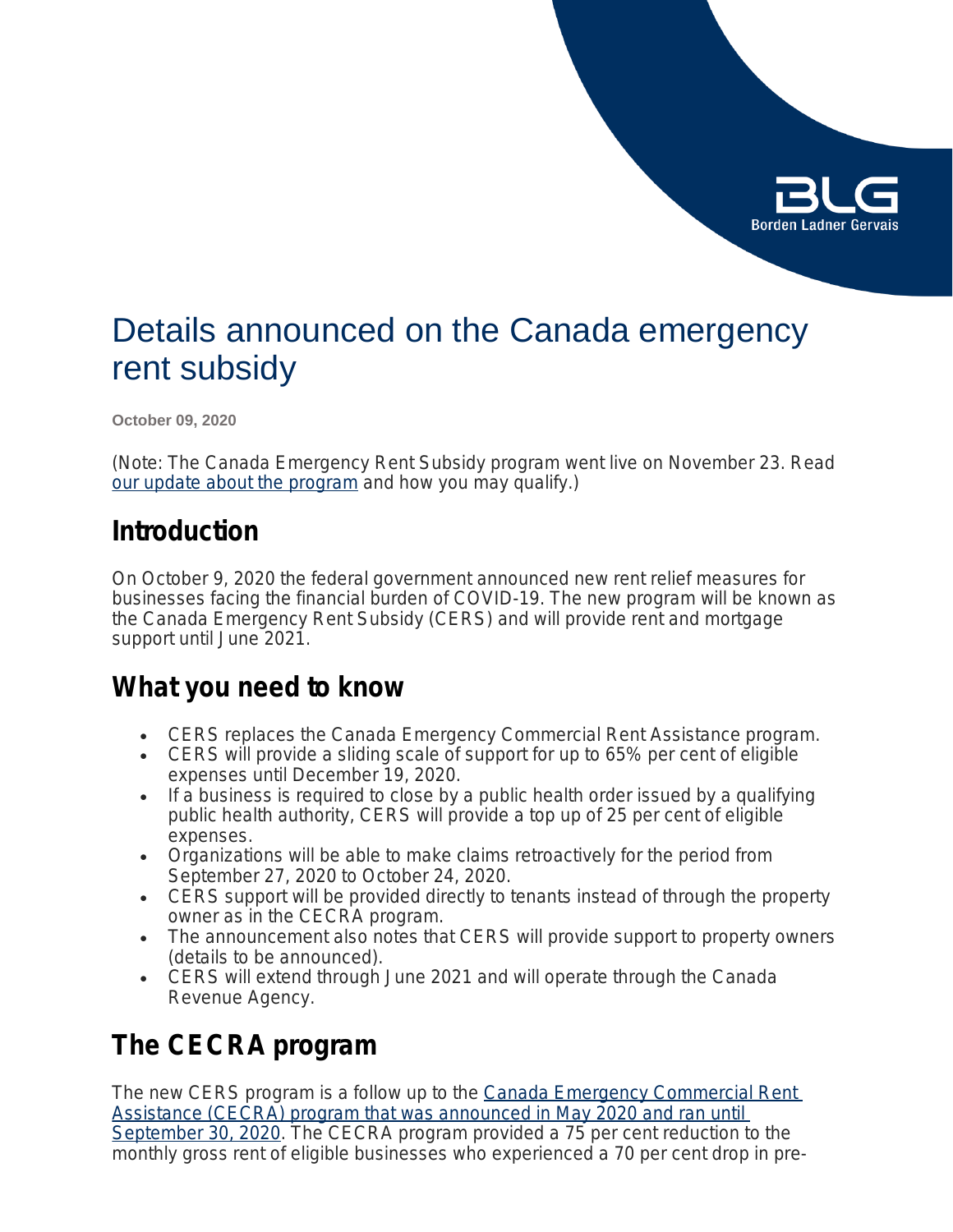

COVID-19 revenues. The program required the landlord to reduce the eligible tenant's rent by 75 per cent but would receive a forgivable loan to cover 50 per cent of the monthly gross rent payments by the eligible tenant.

The CECRA program was faulted for being overly complex and for requiring the landlord to apply for all eligible properties. This resulted in the program being underutilized by landlords and some businesses being unable to receive support.

## **The new Canada Emergency Rent Subsidy**

While the CECRA program was available through the property owner, CERS will be administered directly to the tenants through the Canada Revenue Agency. The government has announced that CERS will pick up where CECRA left off and provide a subsidy for eligible fixed property expenses, including rent and interest on commercial mortgages (the Eligible Expenses). This will apply until December 19, 2020, with the program to be adapted in December for 2021.

CERS will provide a sliding scale of support to eligible businesses, being those that suffered a revenue drop due to COVID-19. The scale of support tops out at 65 per cent of Eligible Expenses until December 19, 2020 and this is retroactive to September 27, 2020. If a business is required to close by mandatory public health orders issued by a qualifying public health authority, an additional 25 per cent of Eligible Expenses will be available to these businesses.

In the announcement, the government noted that the program is flexible. If conditions worsen, businesses may qualify for additional support. If conditions improve, the support lessens.

Further details are to be announced in the coming days when the government intends to introduce legislation implementing CERS.

## **Extension of Canada Emergency Wage Subsidy**

In addition to CERS, the government announced that the Canada Emergency Wage Subsidy (CEWS) has been extended until June 2021 at the current rate of up to a maximum of 65 per cent of eligible wages until December 19, 2020.

### **Expansion of Canada Emergency Business Account**

The Canada Emergency Business Account (CEBA) has been expanded to provide an interest-free loan of up to \$20,000 for businesses impacted by COVID-19. This is in addition to the original CEBA loan of \$40,000. Up to \$20,000 of the total CEBA loan of \$60,000 would be forgivable if the balance of the loan is repaid before December 31, 2022.

As the details regarding these new government supports are released and as our country begins to fight through the second-wave, BLG continues to provide expert leasing advice to both landlords and tenants. Please reach out to your BLG contact with